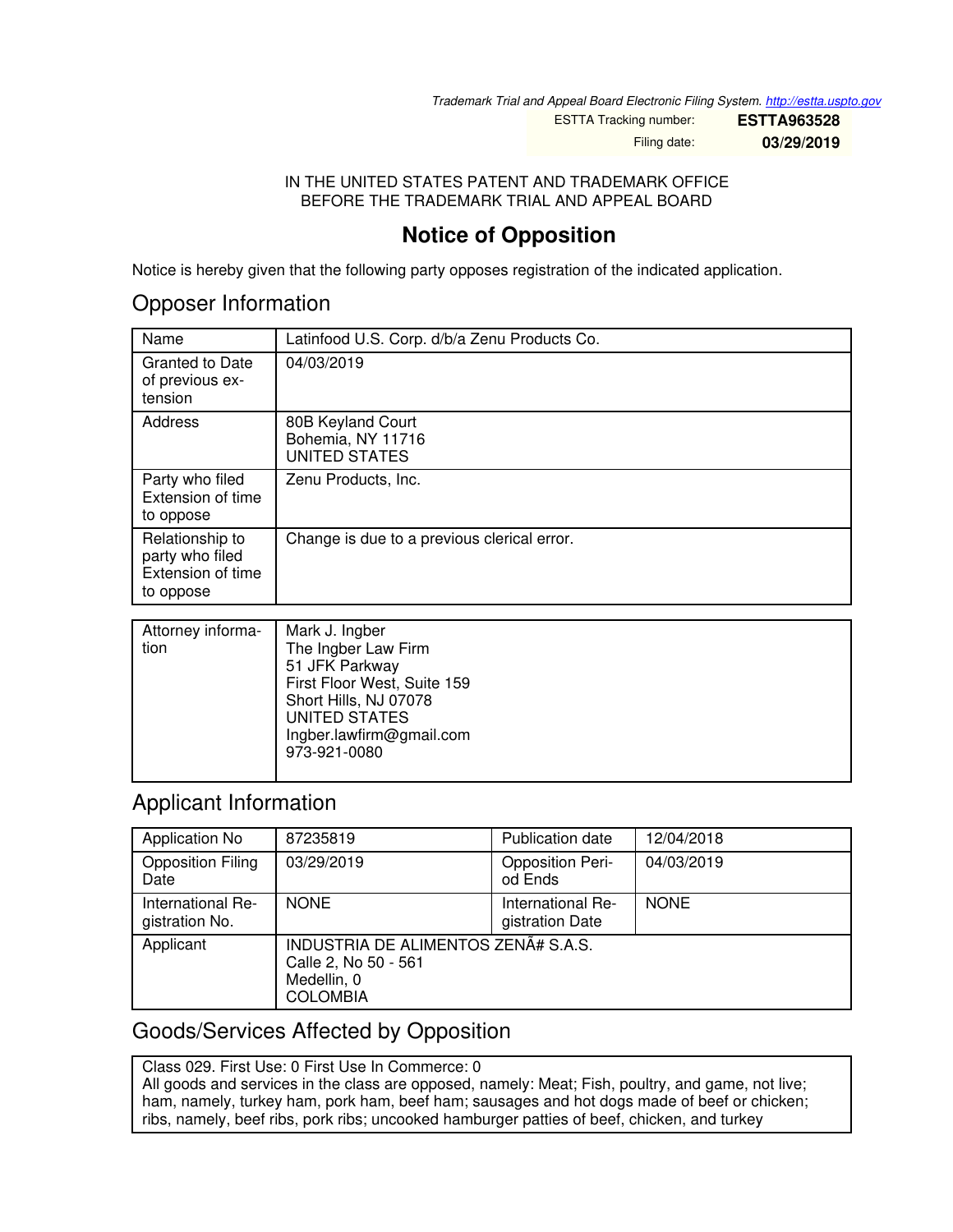# Grounds for Opposition

| Trademark Act Section 2(d) |
|----------------------------|
|                            |

# Mark Cited by Opposer as Basis for Opposition

| U.S. Application/ Registra-<br>tion No. | <b>NONE</b>                                                                                                                          | <b>Application Date</b> | <b>NONE</b> |
|-----------------------------------------|--------------------------------------------------------------------------------------------------------------------------------------|-------------------------|-------------|
| <b>Registration Date</b>                | <b>NONE</b>                                                                                                                          |                         |             |
| Word Mark                               | RANCHERA                                                                                                                             |                         |             |
| Goods/Services                          | Bologna; Canned cooked meat; Canned fish; Chorizo; Hot dogs; Pre-<br>served meats and sausages; Processed meat; Sausages; Tuna fish. |                         |             |

| <b>Related Proceed-</b><br>ings | The parties are involved in the following proceeding: INDUSTRIA DE ALIMEN-<br>TOS ZENU S.A.S. V. LATINFOOD U.S. CORP. D/B/A ZENU PRODUCTS CO.<br>AND WILSON ZULUAGA; CIVIL ACTION NO.: 2:16-CV-06576-KM- MAH |
|---------------------------------|--------------------------------------------------------------------------------------------------------------------------------------------------------------------------------------------------------------|
|                                 |                                                                                                                                                                                                              |
| Attachments                     | RANCHERA Opposition.pdf(114126 bytes)<br>Exhibit A-Ranchera-TESS.pdf(222582 bytes)                                                                                                                           |
|                                 |                                                                                                                                                                                                              |
| Signature                       | /Mark J. Ingber, Esq./                                                                                                                                                                                       |
| Name                            | Mark J. Ingber                                                                                                                                                                                               |
| Date                            | 03/29/2019                                                                                                                                                                                                   |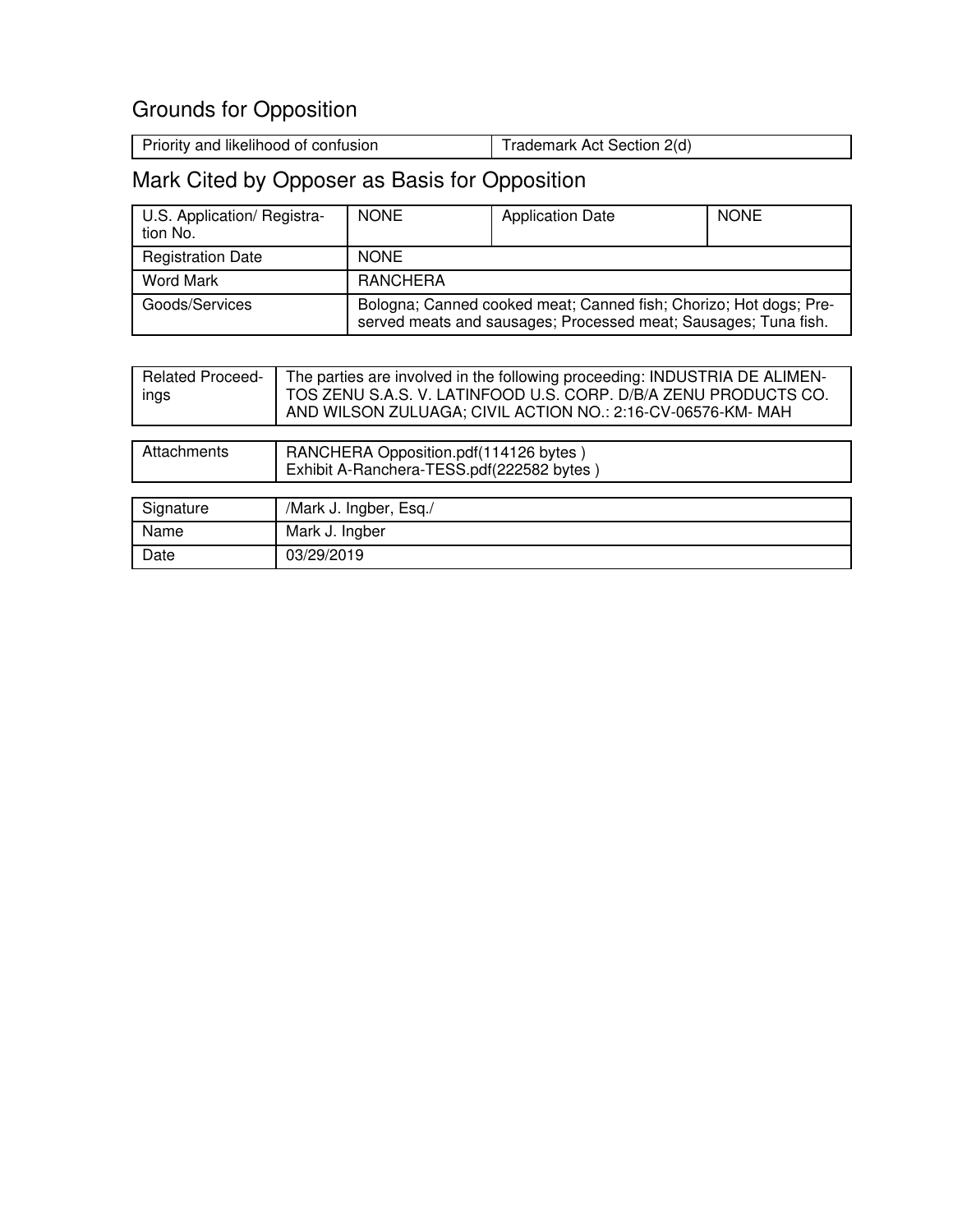#### **BEFORE THE TRADEMARK TRIAL AND APPEAL BOARD IN THE UNITED STATES PATENT AND TRADEMARK OFFICE**

| IN RE APPLICATION OF:<br><b>Industria De Alimentos</b>                                                                 | <b>CLASS: 29</b>                   |  |
|------------------------------------------------------------------------------------------------------------------------|------------------------------------|--|
| <b>SERIAL NO: 87/235819</b><br>FILED: November 14, 2016<br><b>MARK: RANCHERA</b>                                       | <b>PUBLISHED: December 4, 2018</b> |  |
| Latinfood U.S. Corp. d/b/a Zenu Products Co.                                                                           |                                    |  |
| Opposer,                                                                                                               |                                    |  |
| VS.                                                                                                                    | OPP. NO:                           |  |
| Industria De Alimentos Zenu S.A.S                                                                                      |                                    |  |
| Applicant.                                                                                                             |                                    |  |
|                                                                                                                        |                                    |  |
| TO: TRADEMARK TRIAL AND APPEAL BOARD<br>U.S. Patent and Trademark Office<br>P.O. Box 1451<br>Alexandria, VA 22313-1451 |                                    |  |

#### **NOTICE OF OPPOSITION**

#### A. Identification of Opposer:

- 1. Opposer is Latinfood U.S. Corp. d/b/a Zenu Products Co., a New York Corporation with a principal place of business at 165 Keyland Court, Bohemia, NY 11716 (herein after "Latinfoods").
- 2. Applicant, Industria De Alimentos Zenu S.A.S, a Columbia corporation, is the owner of U.S. Trademark Application Serial No. 87/235819 for the mark RANCHERA as intended for use in connection with meat; Fish, poultry, and game, not live; ham, namely, turkey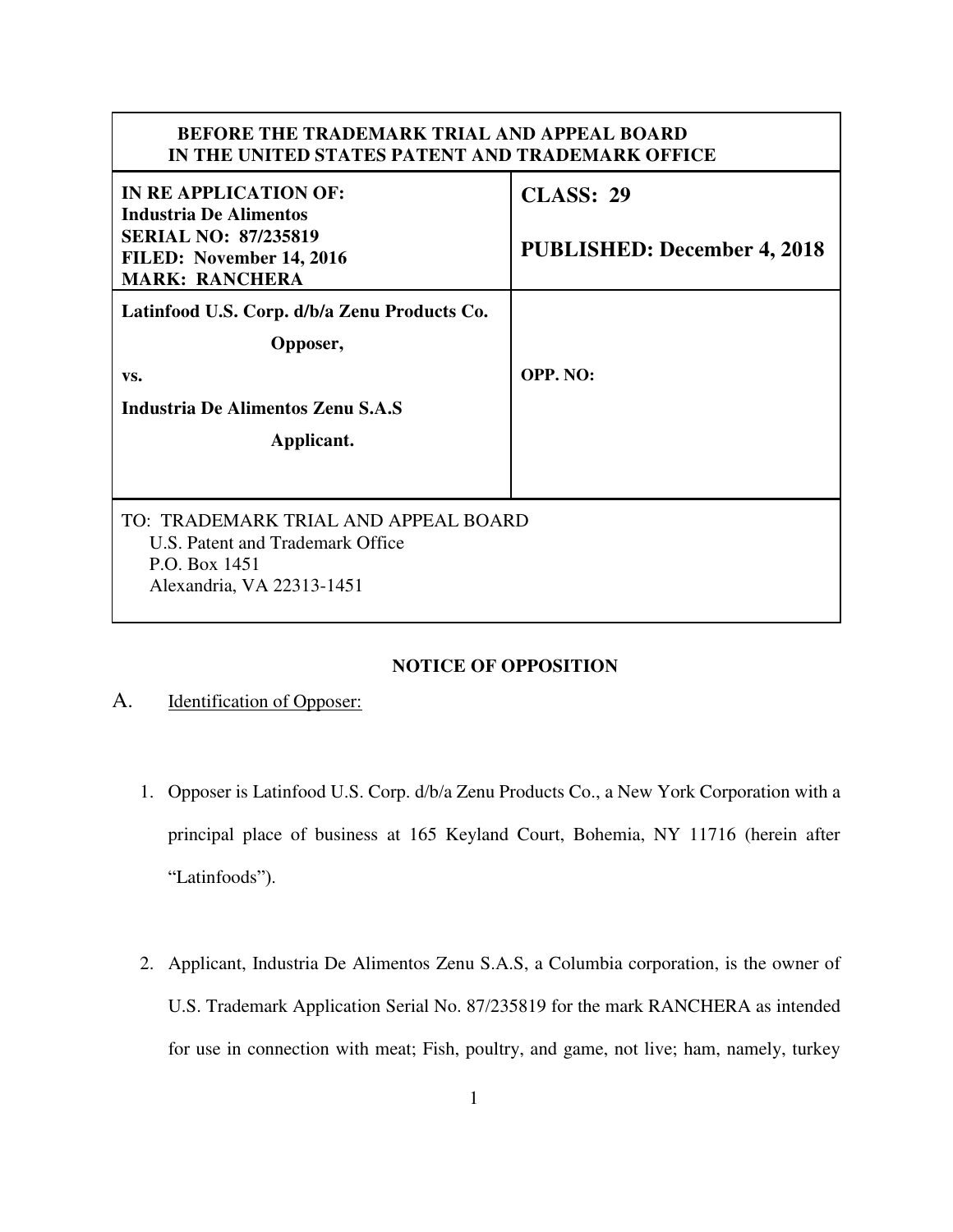ham, pork ham, beef ham; sausages and hot dogs made of beef or chicken; ribs, namely, beef ribs, pork ribs; uncooked hamburger patties of beef, chicken, and turkey in Class 29. Said application is a '1B' or 'intent to use' application.

- 3. Opposer believes that it will be damaged by the grant of and registration of said RANCHERA mark in Class 29 shown in the above referenced Application Ser. No. 87/235819, filed November 14, 2016, and hereby opposes the registration of such mark.
- 4. Opposer is submitting herewith as part hereof and mark Exhibit A, a TESS status report regarding Application Serial No. 87/235819, for the mark RANCHERA filed November 14, 2016.
- 5. There is no issue as to priority in the United States. Applicant's foregoing application is based upon an intent to use RANCHERA mark in the United States, as well as based on foreign registration 44(e), while Opposer has used its RANCHERA mark in commerce since at least as early as 2014.

#### B. Grounds for Opposition:

As grounds for opposition, it is alleged that:

6. Latinfood ("Opposer") is presently engaged in and has been continuously engaged in distributing Bologna, canned cooked meat; canned fish; chorizo; hot dogs; preserved meats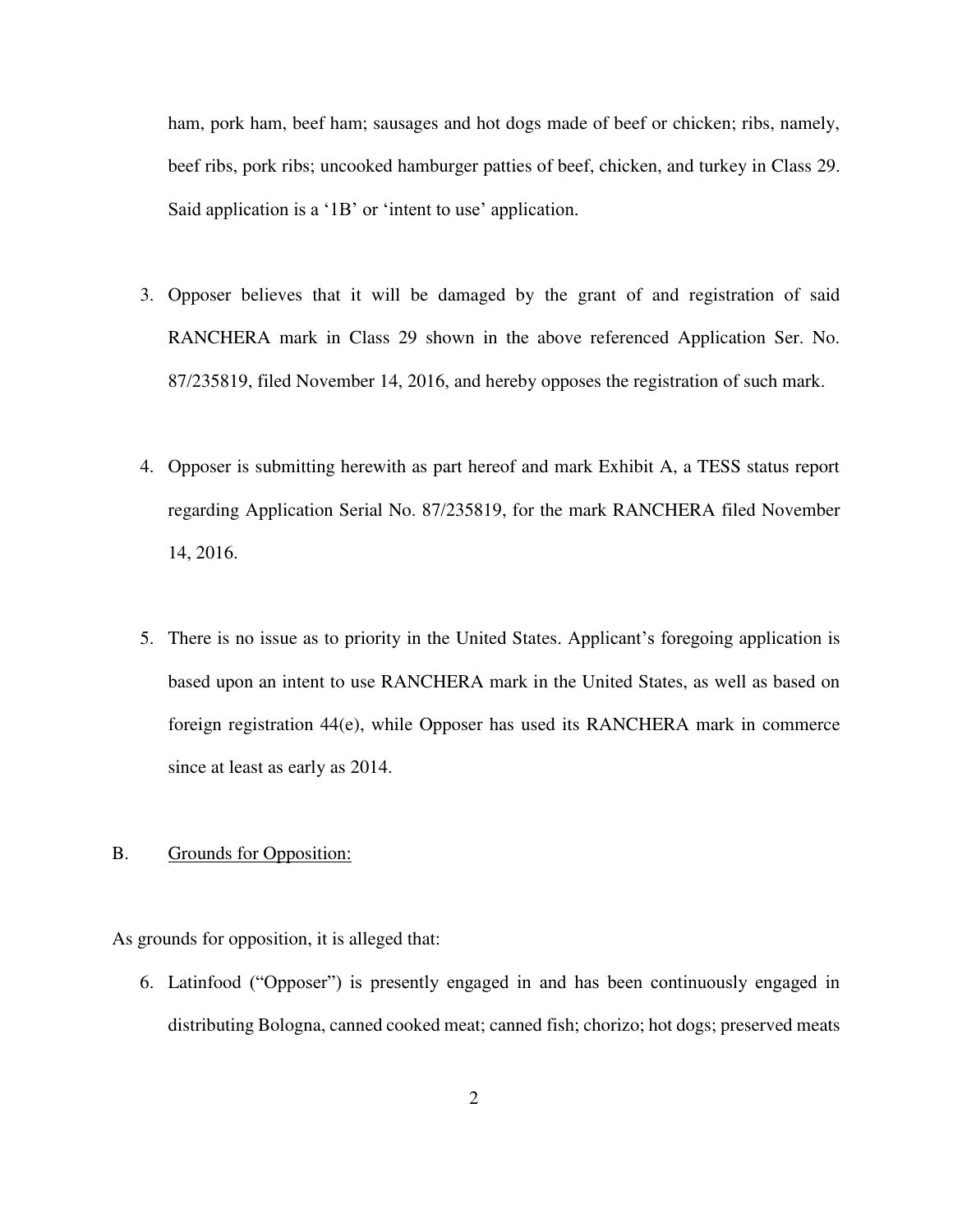and sausages; processed meat; sausages; and tuna fish in the United States since at least as early as the beginning of 2011. Opposer has used its RANCHERA mark in commerce since at least as early as 2014, which date is long prior to the filing by Applicant of its Application Ser. No. 87/235819 for the mark RANCHERA.

- 7. Applicant's Application Serial No. 87/235819, for the mark RANCHERA is an intent to use, 1(b) and 44(e) application and Applicant has never sold any RANCHERA products in U.S. commerce.
- 8. As a consequence of Opposer's continuous, substantial and widespread use of the RANCHERA mark, the trade and consuming public have come to know and associate Opposer's RANCHERA mark with Opposer's Bologna, canned cooked meat; canned fish; chorizo; hot dogs; preserved meats and sausages; processed meat; sausages; and tuna fish and having their source of origin from and originating with Opposer, such identification and association with Opposer having occurred prior to the November 14, 2016 filing date of Applicant's Application Ser. No. 87/235819.
- 9. The Trademark proposed for registration by the Applicant, namely, RANCHERA in Class 29, is so confusingly similar in sight and sound to Opposer's RANCHERA mark that there is a substantial likelihood of confusion amongst the consuming public. Moreover, Applicant's goods, as identified in its trademark application, are similar to Opposer's goods that there is likely to be continued confusion therewith and mistaken therefore. The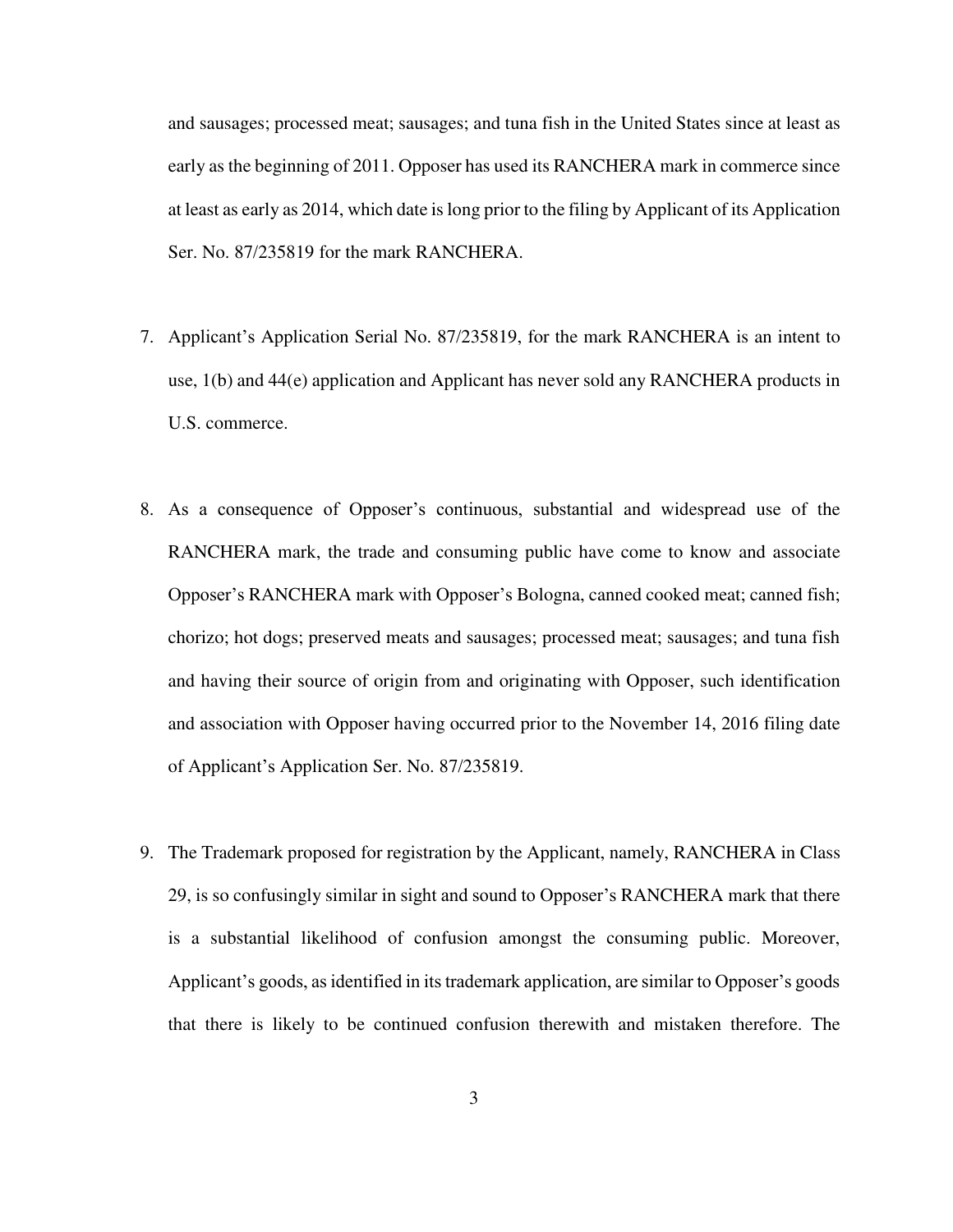Applicant's mark is deceptively similar to Opposer's longstanding mark, so as to cause confusion and lead to deception as to the origin of Applicant's goods bearing Applicant's marks.

- 10. Moreover, the goods of Opposer and the goods of Applicant are similar, are in similar channels of commerce, and are offered and/or will be offered to similar customers.
- 11. As a result of the confusing similarity between Opposer's longstanding mark and the Applicant's mark, and because the goods of Applicant and Opposer are similar, are in similar channels of commerce, and are directed to similar customers, registration of Applicant's RANCHERA mark in connection with Applicant's goods is likely to cause confusion and/or is likely to deceive the public as to the source or sponsorship of such goods and thereby to damage Opposer.
- 12. Opposer would be damaged by the granting to Applicant of the registration of the RANCHERA mark for which registration is sought, because such mark, when applied to the goods of Applicant, would:
	- a. Be likely to continue to cause confusion and to cause mistake and to deceive;
	- b. Falsely suggest a connection with Opposer;
	- c. Cause consumers of Applicant's goods offered in connection with the Applicant's mark to purchase Applicant's goods assuming that they were purchasing Opposer's goods;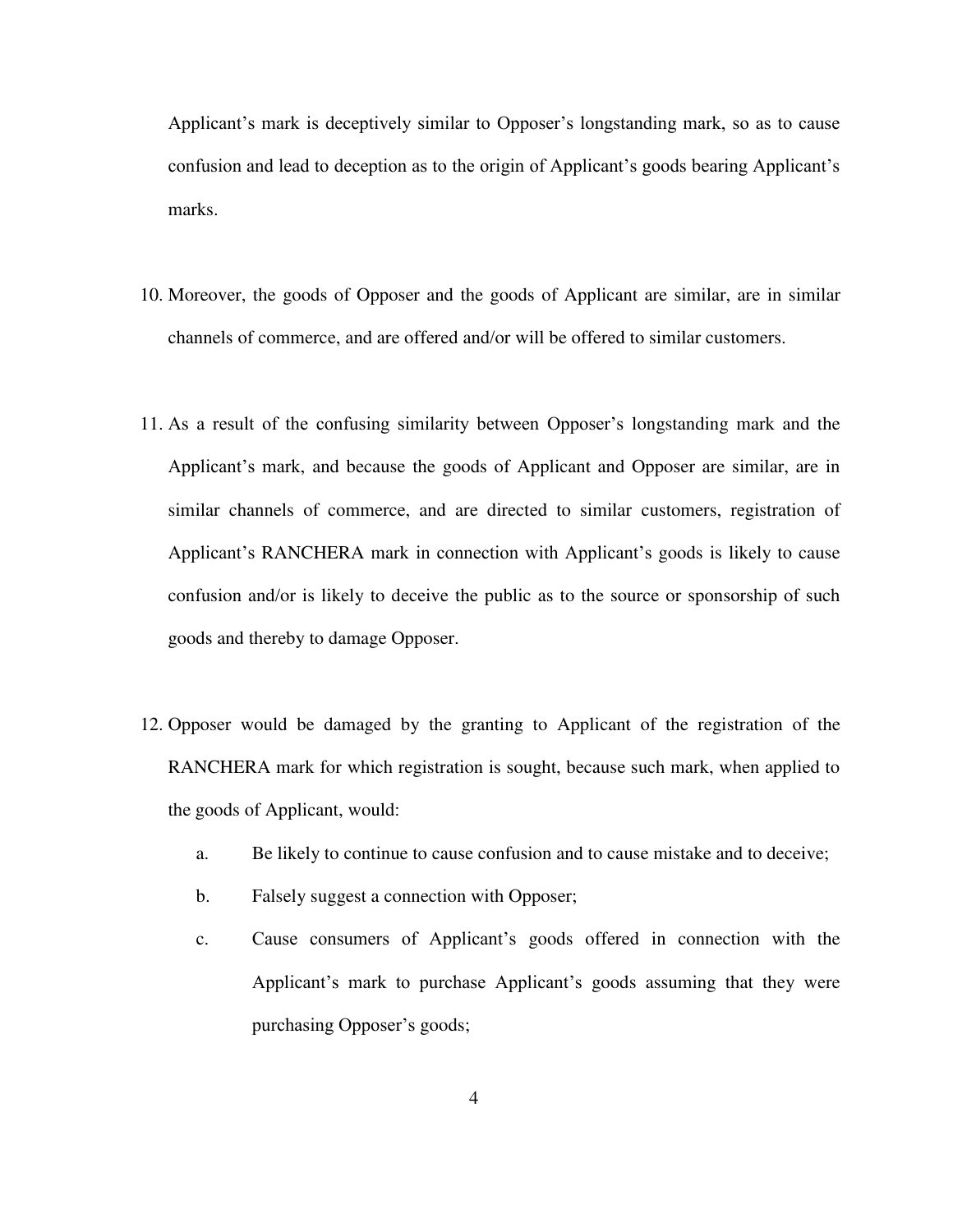- d. Damage Opposer's valuable goodwill in its RANCHERA mark; and
- e. Cause confusion in the trade which would inevitably result in the loss of sales to the Opposer. Furthermore, any defect, objection or fault found with Applicant's goods marketed under its mark would necessarily reflect upon and seriously injure the reputation which the Opposer has established for its goods.
- f. If the Applicant were granted the registration herein opposed, it would thereby obtain at least a prima facie exclusive right to the use of its mark. Such registration would be a source of damage and injury to the Opposer.
- 13. By reason of the foregoing, Applicant is not entitled to the registration of the mark sought by its application Serial No. 87/235819 for the mark RANCHERA.

WHEREFORE, Opposer respectfully prays that:

- a. Applicant be required to answer this Notice of Opposition;
- b. Application Serial No. 87/235819 in International Class 29 be rejected, and that the mark therein sought for the services herein specified in International Class 29 be denied and refused.
- c. The \$400 filing fee required in  $\S 2.6(a)(17)$  is submitted herewith.
- d. Opposer be awarded such other and further relief as may be deemed to be just and proper.

Respectfully submitted,

#### THE INGBER LAW FIRM

By: \_\_/Mark J. Ingber/ Mark J. Ingber, Esq. Same Communication and Dated: March 29, 2019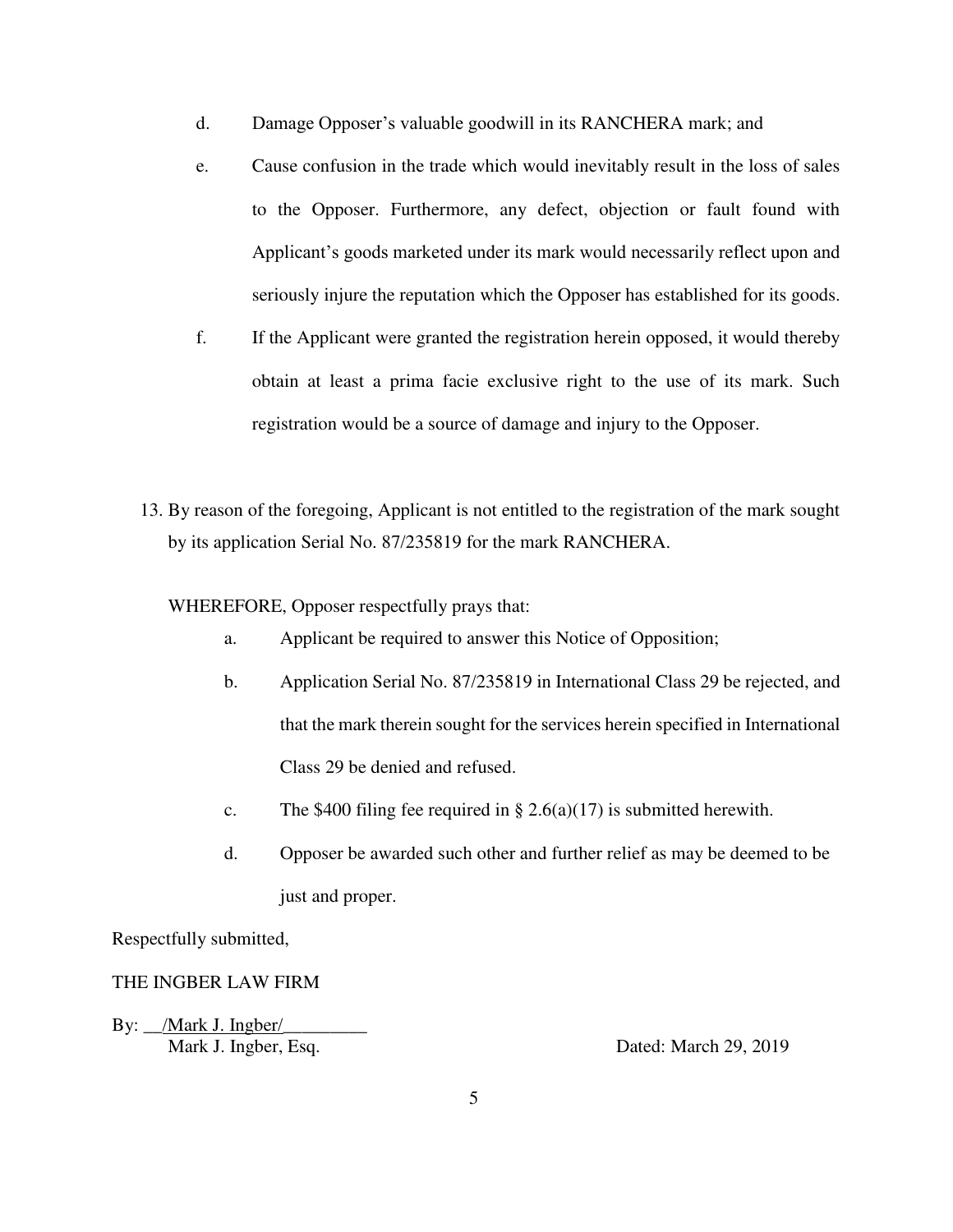#### CERTIFICATE OF SERVICE

The undersigned certifies that a true and complete copy of the foregoing Notice of Opposition has been served by Email, upon Applicant Industria De Alimentos to the following email for Clark W. Lackert, Esq., the Applicant's counsel of record this 29th day of March, 2019: [clackert@reedsmith.com](mailto:clackert@reedsmith.com) and nycipdocketing@reedsmith.com.

Clark W. Lackert, Esq.

/Mark J. Ingber/ Mark J. Ingber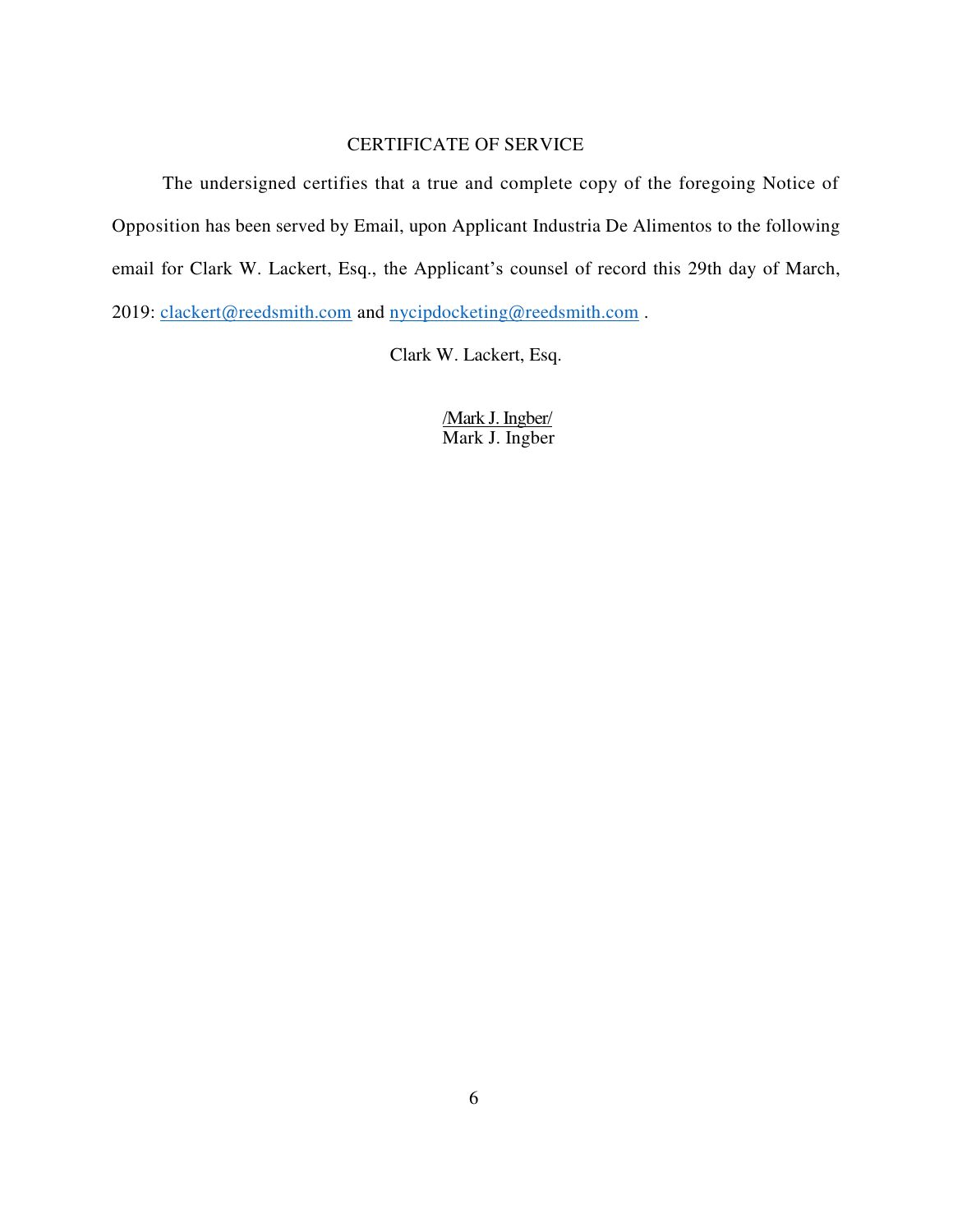**United States Patent and Trademark Office**

[Home](https://www.uspto.gov/index.html) [Site Index](https://www.uspto.gov/web/navaids/siteindx.htm) [Search](https://www.uspto.gov/main/sitesearch.htm) | [FAQ](https://www.uspto.gov/main/faq/index.html) | [Glossary](https://www.uspto.gov/main/glossary/index.html) | [Guides](https://www.uspto.gov/main/definitions.htm) | [Contacts](https://www.uspto.gov/main/contacts.htm) | e[Business](https://www.uspto.gov/ebc/indexebc.html) | [eBiz alerts](https://www.uspto.gov/helpdesk/status/status.htm) | [News](https://www.uspto.gov/main/newsandnotices.htm) | [Help](https://www.uspto.gov/web/menu/feedback.html)

### **[Trademarks](http://www.uspto.gov/main/trademarks.htm)** > **Trademark Electronic Search System (TESS)**

*TESS was last updated on Fri Mar 29 03:47:44 EDT 2019*

TESS HOME NEW USER STRUCTURED FREE FORM BROWSE DICT SEARCH OG HELP BOTTOM

Logout Please logout when you are done to release system resources allocated for you.

## **Record 1 out of 1**